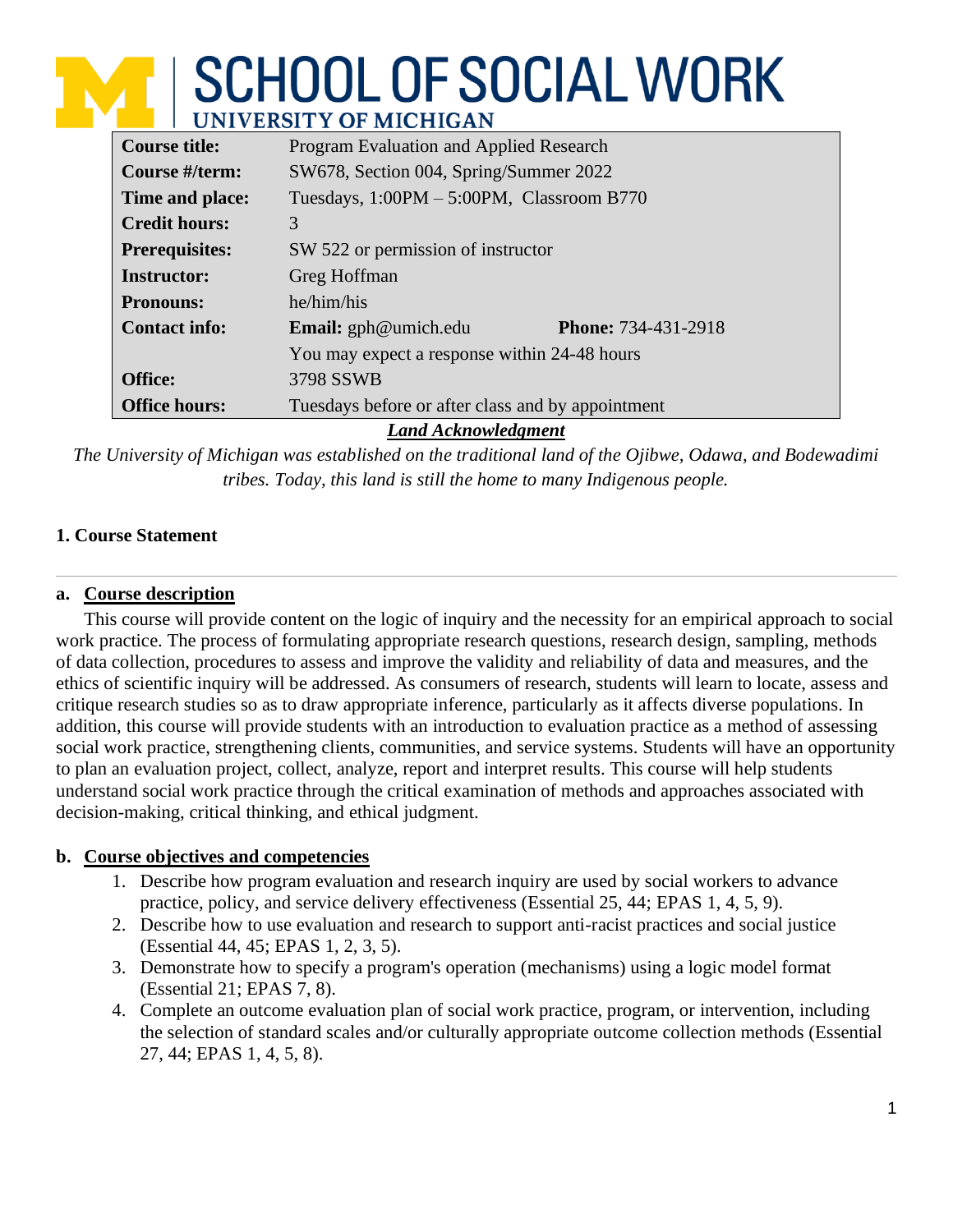- 5. Describe ethical responsibilities pertaining to social work evaluation and research including human subject protection, informed consent, bias, and cultural awareness (Essential 44; EPAS 1, 5).
- 6. Demonstrate how to manage, analyze, and report data results to inform practice improvements at multiple levels (Essential 7, 23, 24, 27; EPAS 4, 7, 8, 9).
- 7. Describe strategies for involving stakeholders in translating and disseminating data results using multiple formats (Essential 23, 25, 27, 44; EPAS 1, 4, 5, 8, 9).

# **c. Course design**

Many different methods will be used for acquiring knowledge and skills including: discussion, lectures, group projects and exercises. This course is designed to increase students' comfort level with research methods and evaluation approaches to increase their appreciation of the relevance of research and evaluation for social work practice.

This course will employ multiple pedagogical methods in synchronous (together) and asynchronous (selfpaced) formats, include short live and pre-recorded lectures, participatory peer discussions, written assignments, student consultation, existing media and online exercises. Guest speakers may be invited to address special topics using pre-recorded or live lectures.

# **Theme Relation to Multiculturalism & Diversity**

Students will develop the capacity to identify ways in which dimensions of diversity (ability, age, class, color, culture, ethnicity, family structure, gender [including gender identity and gender expression], marital status, national origin, race, religion or spirituality, sex, and sexual orientation) influence evaluation processes and outcomes. Because a collaborative, participatory process is critical to evaluation of social work interventions, attention to diversity is imperative for proper implementation of evaluation in social work contexts.

## **Theme Relation to Social Justice**

Students will develop the capacity to analyze the impact and efficiency of services and policies as they relate to social change and social justice. Participatory, collaborative, change-oriented evaluation processes and appropriate dissemination activities can promote the achievement of social justice and change and therefore are emphasized in the class. Also important are an examination of the role of power in evaluation and the development of knowledge, skills, and capacities that participants of evaluation can mobilize to shift imbalances of power and resources.

# **Theme Relation to Promotion, Prevention, Treatment & Rehabilitation**

Students will develop the capacity to develop and evaluate prevention and promotion as well as rehabilitation programs that are designed to reduce risk of onset of problems and promote healthy development.

## **Theme Relation to Behavioral and Social Science Research**

Students will strengthen their capacity to use theoretical and empirical social science literature to develop and understand whether interventions are appropriately designed and scientifically sound.

## **Relationship to SW Ethics and Values**

Ethical and value dilemmas unique to fundraising will be presented in this course. Students will be introduced to the potential conflicts of interest that can occur when several different parties are involved in raising, giving, or sharing large sums of money (e.g., intentional and unintentional deception, making decisions that are not in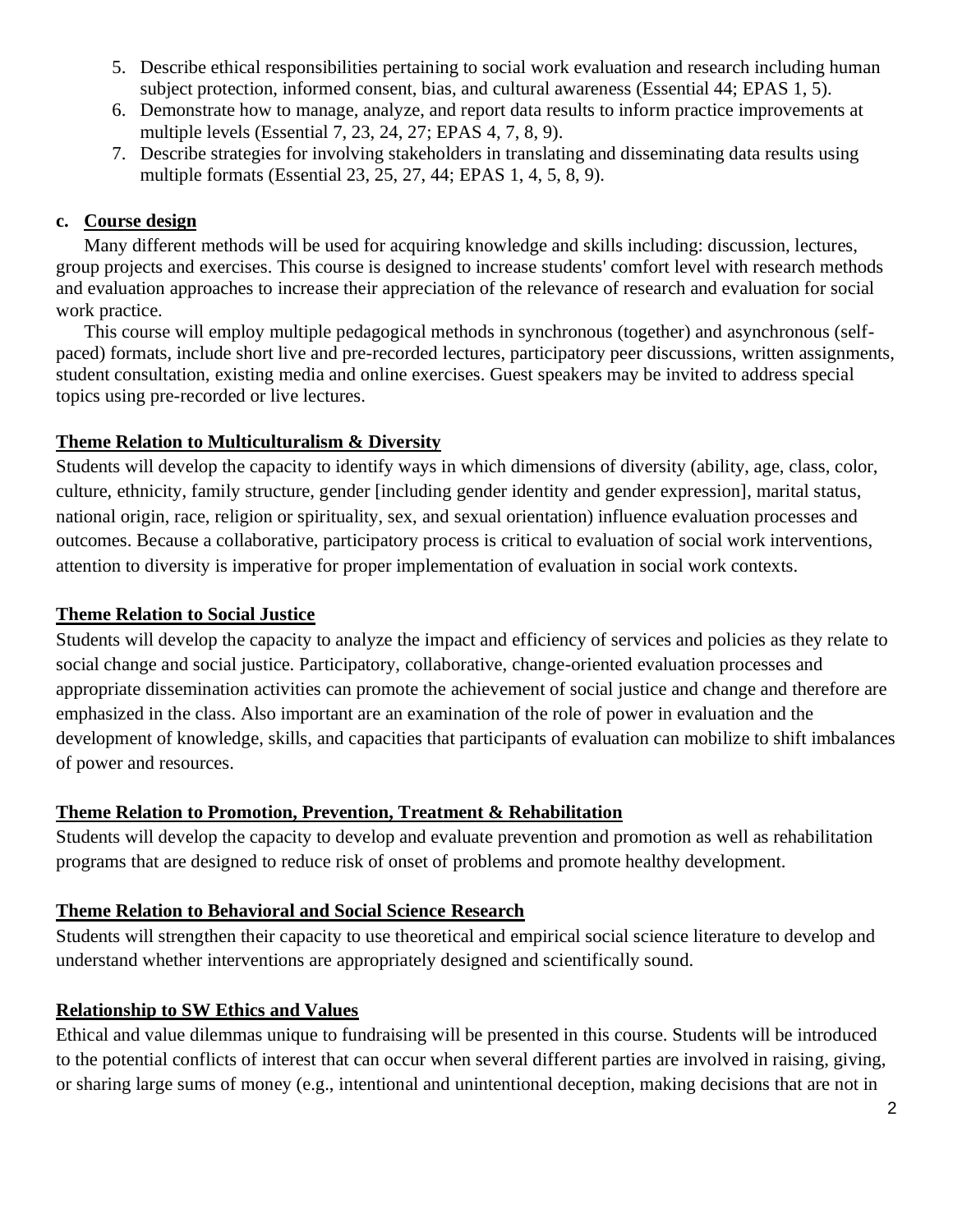the best interests of the various players, fraud, and corruption). In addition, emphasis will be placed on how to choose, approach, and work with donors (e.g., who should be approached, to give how much and how, for whom, and for what purposes). Other ethical issues will also be discussed, including whether to accept what might be considered "tainted" money and how much donor choice should be permitted in the reallocation of funds raised. Although several fundraising codes of ethics are currently being created by relevant professional societies, few give clear and direct guidelines to action, making this issue of central importance to this course.

# **Intensive focus on PODS**

This course integrates PODS content and skills with a special emphasis on the identification of theories, practice and/or policies that promote social justice, illuminate injustices and are consistent with scientific and professional knowledge. Through the use of a variety of instructional methods, this course will support students developing a vision of social justice, learn to recognize and reduce mechanisms that support oppression and injustice, work toward social justice processes, apply intersectionality and intercultural frameworks and strengthen critical consciousness, self-knowledge and self-awareness to facilitate PODS learning.

# **2. Class Requirements**

## a. **Text and class materials**

#### **Textbook**

Grinnell, R., Gabor, P., and Unrau, Y (2019) Program Evaluation for Social Workers: Foundations of Evidencebased Programs (Eighth Edition). New York: Oxford University Press.

This book is available to read online though UM Library:

<https://ebookcentral.proquest.com/lib/umichigan/detail.action?docID=5703965>

**Other required readings will be available on Canvas as outlined in the course schedule below. Readings may be subject to change or instructor may suggest alternative readings more specific to your project focus.**

## b. **Class schedule**

| Session | Date | Topic/Agenda  |                                          | Assignments to turn in/do BEFORE Class                       |  |  |  |
|---------|------|---------------|------------------------------------------|--------------------------------------------------------------|--|--|--|
|         | 5/10 | Course        | Read Syllabus (after class)<br>$\bullet$ |                                                              |  |  |  |
|         |      | Introduction  | $\bullet$                                | <b>Review AEA Guidelines</b>                                 |  |  |  |
|         |      |               | $\bullet$                                | Review: Schusterman Family Foundation Data Playbook          |  |  |  |
|         |      |               | $\bullet$                                | <b>Review: Glossary of Evaluation Terms</b>                  |  |  |  |
|         |      |               |                                          |                                                              |  |  |  |
| 2       | 5/17 | Using         | $\bullet$                                | Read: Beyond Theory: Locating Power in Culturally Responsive |  |  |  |
|         |      | Research and  |                                          | <b>Evaluation Practice</b>                                   |  |  |  |
|         |      | Evaluation to | $\bullet$                                | Read: Using the 2018 AEA Evaluator Competencies to shape     |  |  |  |
|         |      | Combat        |                                          | socially just evaluation practice.                           |  |  |  |
|         |      | Racism and    | $\bullet$                                | Watch: AEA Anti-Racism Evaluation Panel                      |  |  |  |
|         |      | Injustice     |                                          |                                                              |  |  |  |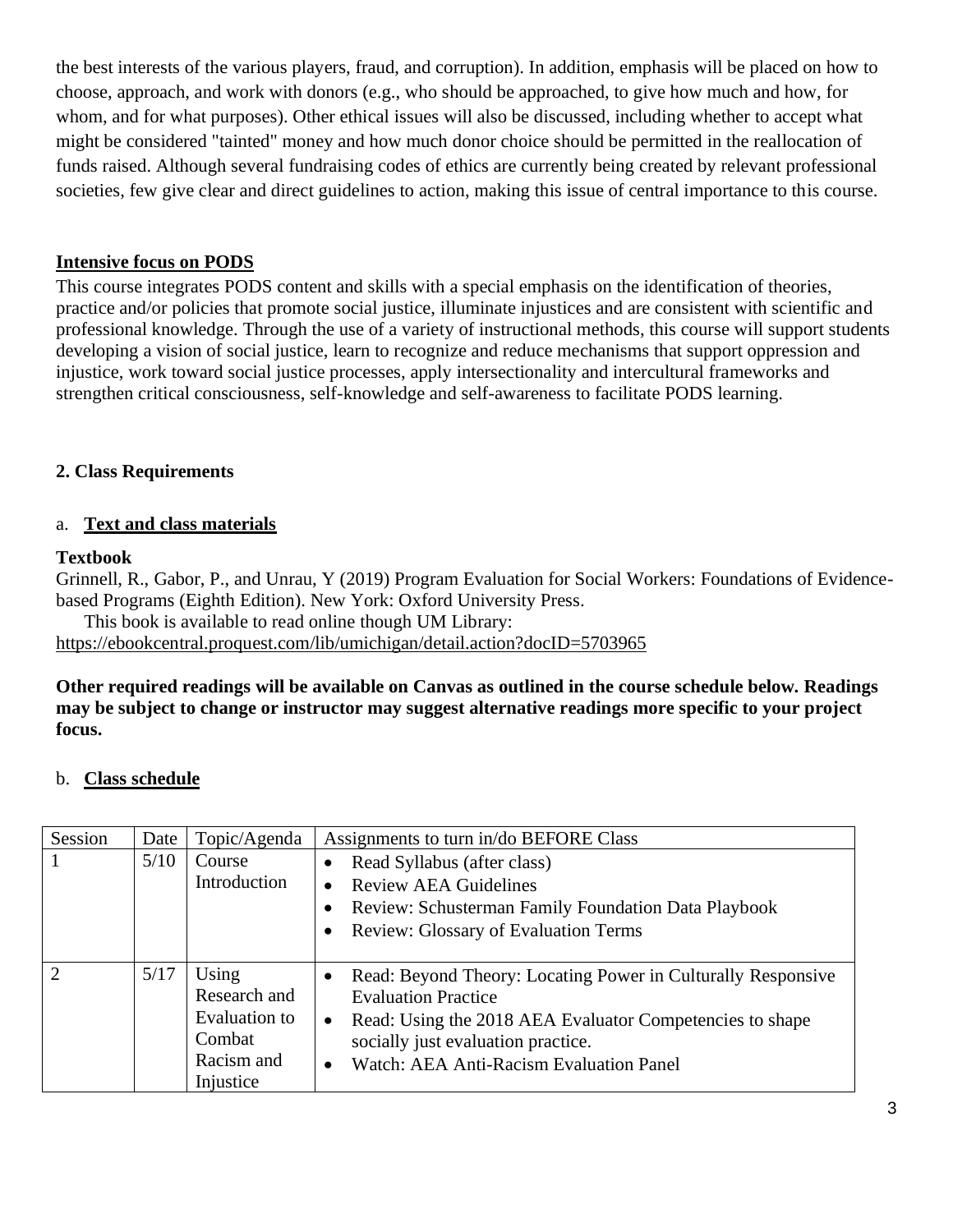|                |      |                                                                       | Review: Racial Equity Tools and Glossary<br>$\bullet$                                                                                                                                                                                                                                                                                                                                                                                                                                                                  |  |  |  |  |
|----------------|------|-----------------------------------------------------------------------|------------------------------------------------------------------------------------------------------------------------------------------------------------------------------------------------------------------------------------------------------------------------------------------------------------------------------------------------------------------------------------------------------------------------------------------------------------------------------------------------------------------------|--|--|--|--|
|                |      |                                                                       | <b>Discussion Post Due: Power, Privilege, and Competence</b><br>$\bullet$                                                                                                                                                                                                                                                                                                                                                                                                                                              |  |  |  |  |
| 3              | 5/24 | Logic Models<br>and<br>Community-<br><b>Based Project</b><br>Planning | Review sample logic models (on canvas)<br>$\bullet$<br>Read: Grinnell et al, Chapters 2, 3, 7 (skim 8)<br>$\bullet$<br>Watch "Fresh Look at Logic Models" Video & ADD<br>$\bullet$<br>Collaborative notes on google doc<br>Check out: Building a Logic Model Interview Guide<br>$\bullet$<br><b>Web Module: Evaluation Questions Due</b><br>$\bullet$<br><b>Web Module Evaluation Types Due</b><br>$\bullet$                                                                                                           |  |  |  |  |
| $\overline{4}$ | 5/31 | Evaluation<br>Planning and<br>Standard<br><b>Scales</b>               | Watch: Dr. Shawna Lee's lecture<br>$\bullet$<br>Listen: Evaluation of Youth Mentoring Program<br>$\bullet$<br>Check out: Northville Logic Model<br>$\bullet$<br>Use: Umich Library Findings Tests and Measures<br>$\bullet$<br>Discussion Post Due: Name of program for your logic model<br>$\bullet$                                                                                                                                                                                                                  |  |  |  |  |
| 5              | 6/7  | Qualitative<br>Data<br>Collection                                     | Read: Grinnell et al, Chapters 11, 12, 13<br>$\bullet$<br>Read: Perspective of Older Adults on Aging Well: A Focus<br><b>Group Study</b><br><b>Read: The Success Case Method</b><br>$\bullet$<br>Watch: How do focus groups work?<br>$\bullet$<br>Watch: Most Significant Change, Beyond Numbers<br>٠<br>Watch: Focus Group Videos<br>$\bullet$<br><b>Discussion Post Due: Find a standardized instrument</b><br>Web Module: Data Collection Methods Due<br>$\bullet$<br>Web Module: Sampling Methods Due<br>$\bullet$ |  |  |  |  |
| 6              | 6/14 | Quantitative<br>Data<br>Collection                                    | Read: Grinnell et al, Chapters 15, 16, 17<br>$\bullet$<br><b>Watch: Survey Design Essentials</b><br>Listen: The Power of Community Led Data Gathering with the<br>$\bullet$<br><b>Center for Native American Youth</b><br><b>Assignment: Logic Model DRAFT</b>                                                                                                                                                                                                                                                         |  |  |  |  |
| $\tau$         | 6/21 | Data Analysis                                                         | Read: Dabbling in the Data Guide<br>Read: Grinnell et al, Chapters 19, 20<br><b>Web Module: Statistical Tests Due</b>                                                                                                                                                                                                                                                                                                                                                                                                  |  |  |  |  |
| 8              | 6/28 | Data<br>Visualization<br>and Making<br>Charts                         | Read: Grinnell et al, Chapters 6 & 21<br>$\bullet$<br>Watch: Dr. Stephanie Evergreen<br>$\bullet$<br>Watch: Short data visualization videos<br>$\bullet$<br>Check out: Various data visualization resources on Canvas<br>$\bullet$<br><b>Assignment Due: Logic Model FINAL</b><br>$\bullet$<br><b>Discussion Post: Data Visualization Examples Due</b><br>$\bullet$                                                                                                                                                    |  |  |  |  |
| 9              | 7/5  | Independent<br>Work Day<br>(No Live)<br>Session)                      | Read: How Can We Use Evaluation Findings to Reflect On and<br>$\bullet$<br><b>Adjust Our Work</b><br><b>Web Module: Evaluation Design Rigor Due</b>                                                                                                                                                                                                                                                                                                                                                                    |  |  |  |  |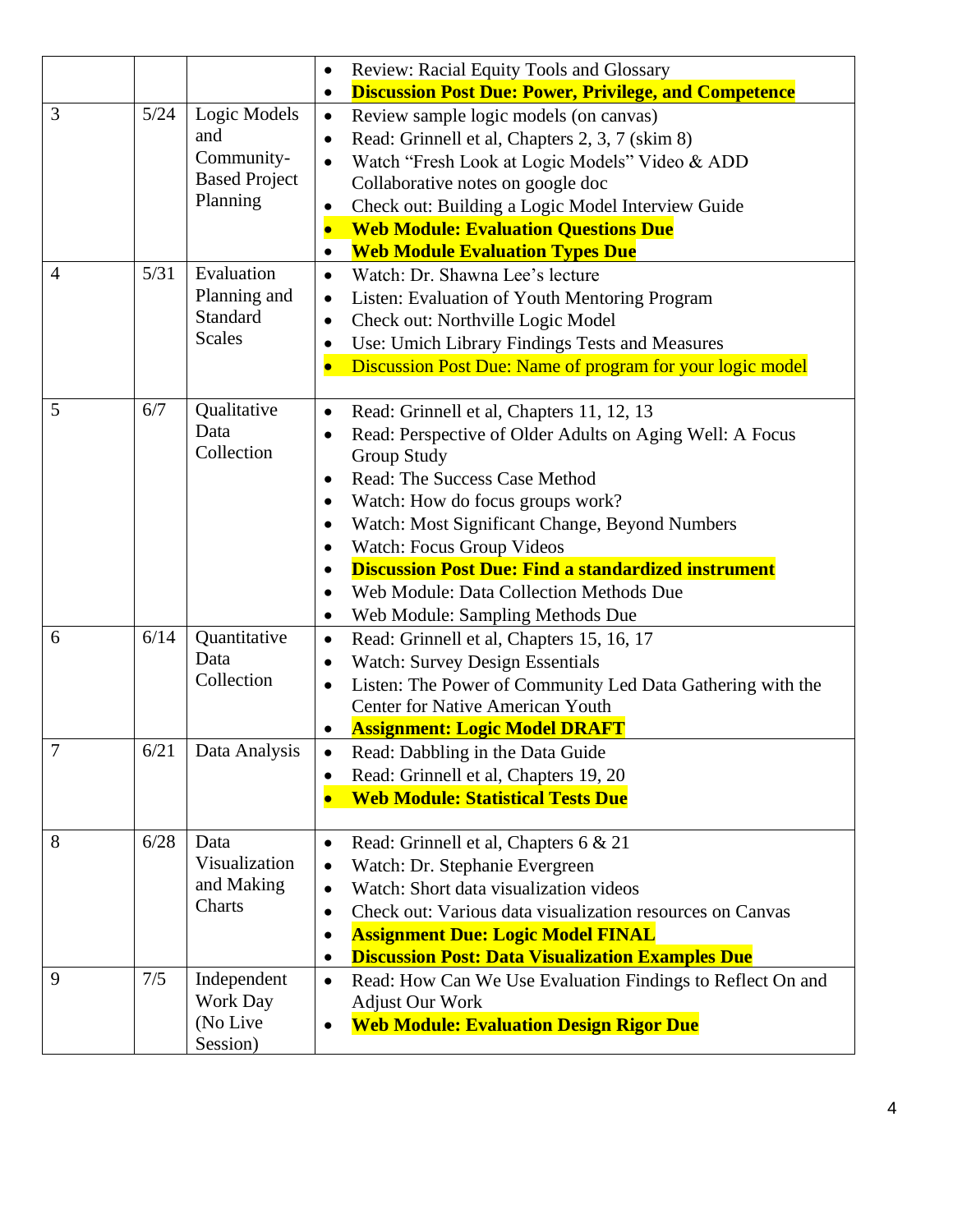| 10 | 7/12 | Evaluation<br>and Research<br>Dissemination<br>Formats | $\bullet$<br>$\bullet$<br>$\bullet$ | Read: Evaluation report guide<br><b>Assignment Due: Data visualization Slides</b><br><b>Discussion Post: Evaluation Report Example Due</b> |
|----|------|--------------------------------------------------------|-------------------------------------|--------------------------------------------------------------------------------------------------------------------------------------------|
|    | 7/19 | Consultations<br>with Professor                        | $\bullet$                           | Nothing due $-$ please sign up for a time with me                                                                                          |
|    | 7/26 | Course Wrap<br>Up                                      | $\bullet$                           | <b>Assignment Due: Evaluation Outcome Plan</b>                                                                                             |

#### c. **Assignments**

| Assignment                       | Due Date               | Percentage of Grade |
|----------------------------------|------------------------|---------------------|
| Engagement, Participation, and   | Ongoing through course | 30%                 |
| Attendance, and Discussion Posts |                        |                     |
| 6 Web Modules                    | Various (see above)    | 15%                 |
| Logic Model                      | 6/28/22                | 15%                 |
| Data Visualization Slides        | 7/12/22                | 15%                 |
| <b>Outcome Evaluation Plan</b>   | 7/26/22                | 25%                 |
| Total                            |                        | 100%                |

#### **Engagement, Participation, Attendance, and Discussion/Engagement Posts (30%)**

Students will work on assignments in class in small groups. Students will have an opportunity to gather feedback on their deliverables in class from their group members and the instructors. Individual student work products/assignments will be uploaded to canvas for grading. More details about participation and attendance policy below.

Throughout the course, you will complete a series of short activities I which you will post a reply or upload examples of items related to our course content. Please pay attention to the "Modules" section of the course Canvas site for these interactive activities. In some of these activities, you will be asked to provide feedback or comments on the posts made by your classmates.

## **6 Web Modules (15%)**

Throughout the course, you will complete 6 "Self-Paced Learning Modules for Evaluation & Research Modules" designed by the school. The schedule to complete these is in the course schedule. Each module focuses on the development of evaluation and research competencies. Each of these modules takes approximately 20 minutes to complete, and students will upload their module completion certificates to the course Canvas site.

## **Logic Model (15%)**

To specify a program for evaluation and its theory of change. This written assignment requires the articulation of a program's theory of change using a one-page logic model format. The logic model will include (1) a description of program participants and system conditions that led to the need for the program, (2) major program components, (3) detailed activities, and (4) expected program participant outcomes. Include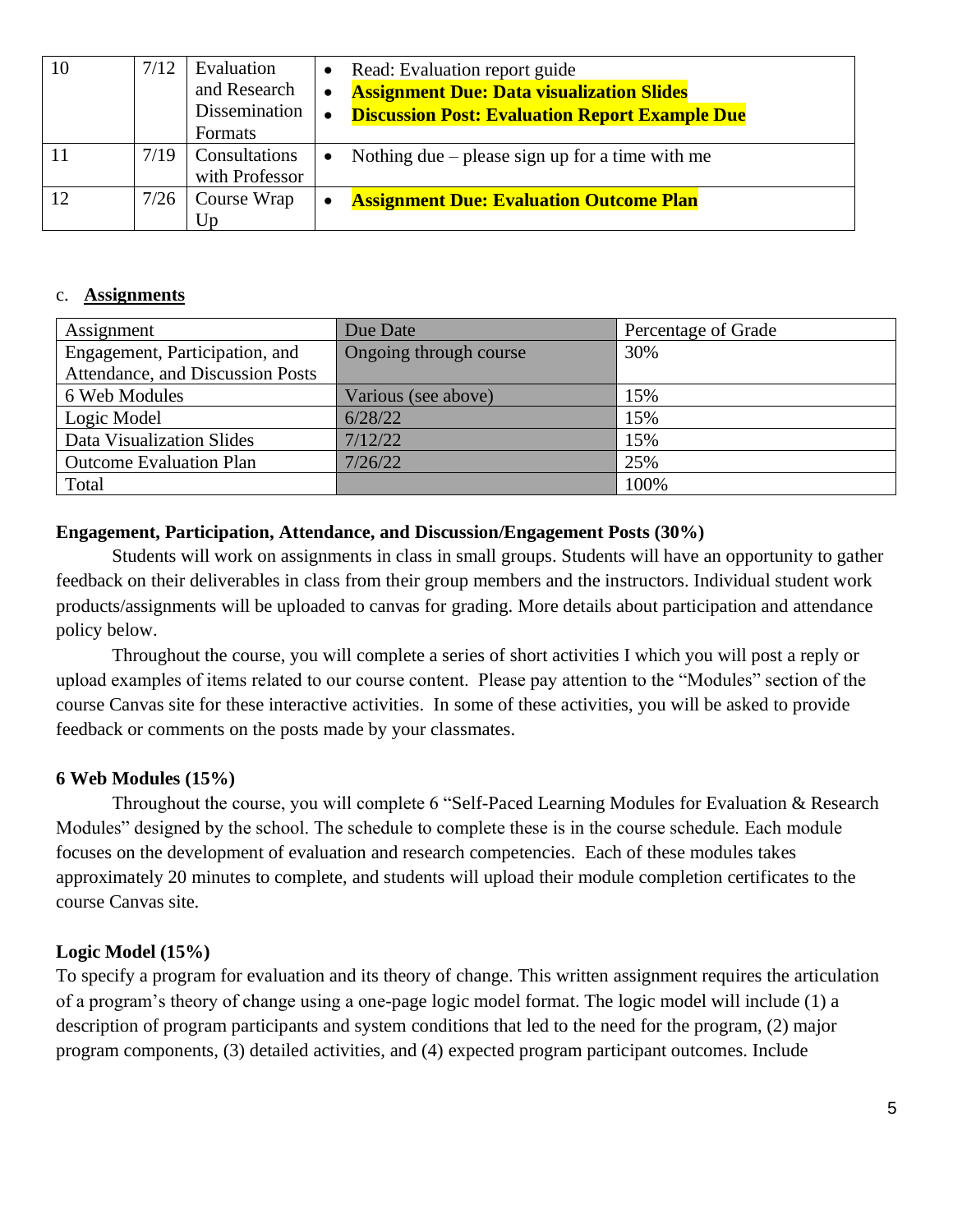Reference/Resources (i.e. published references, theorists, research studies, program handbooks, and/or interviews with program staff) used in the development of the logic model.

# **Data Visualization Slides (15%)**

To understand strategies that promote involvement of practice/policy communities in disseminating the results of evaluation activities in order to foster changes in programs/policies. Students will work individually to prepare graphic results grounded in data visualization principles. Students will facilitate a data interpretation session of results with classmates and with the community client (as feasible).

# **Outcome Evaluation Plan (25%)**

Each student will write a brief (2-3 page) evaluation plan to measure select program outcomes specified in the logic model assignment. Components of the plan will include:

- the purpose of the outcome evaluation, key outcome questions
- outcome design selected, explanation of appropriateness, reasons why other more rigorous designs were not feasible, limitations of the design
- data collection plan, including use of standard scale or rationale for why this is not feasible or culturally relevant, collection schedule, procedures, human subject protections
- data analysis plan
- plan for reporting and utilizing the results to improve practices

# d. **Attendance and class participation**

Reference link to the general Policy on Class attendance in the MSW Student Guide is<https://ssw.umich.edu/msw-studentguide/section/1.09.00/17/policy-on-class-attendance>

*Specific to this course*, class attendance, participation and engagement are very important in this class. Attendance and how engaged you are will be monitored throughout the semester. Students are expected to attend the weekly session prepared to participate. This includes completing assigned reading, being prepared to facilitate discussion on readings, and homework prior to class.

Class attendance is important for you to keep up with course work. If, for any reason, I have concerns about your participation or attendance, I will discuss my concerns with you in a timely fashion and work with you to try to find a plan to address this issue. It is expected that students will attend all sessions, for the scheduled amount of time however, you are granted two absences for legitimate and/or special reasons. Legitimate absences include those due to health problems that can be documented, unanticipated family emergencies and observance of religious holy days. Missing *three* classes will reduce your final grade by 2% points (e.g. your maximum for the class goes from 100% to 98%) and each additional absence will reduce your final grade an additional 2% points. Excessive absences (3 or more beyond the excused absences) may result in failure of the course.

Note that, even if you are absent from a class session, you are still responsible for submitting and assignments and homework due that day. Coming to or leaving class mid-way is considered an absence. Any absences or tardiness should be discussed directly with the instructor and it is the student's responsibility to obtain any notes, materials, handouts or exercises from the missed session available on canvas and to make arrangements to complete work missed during the class session.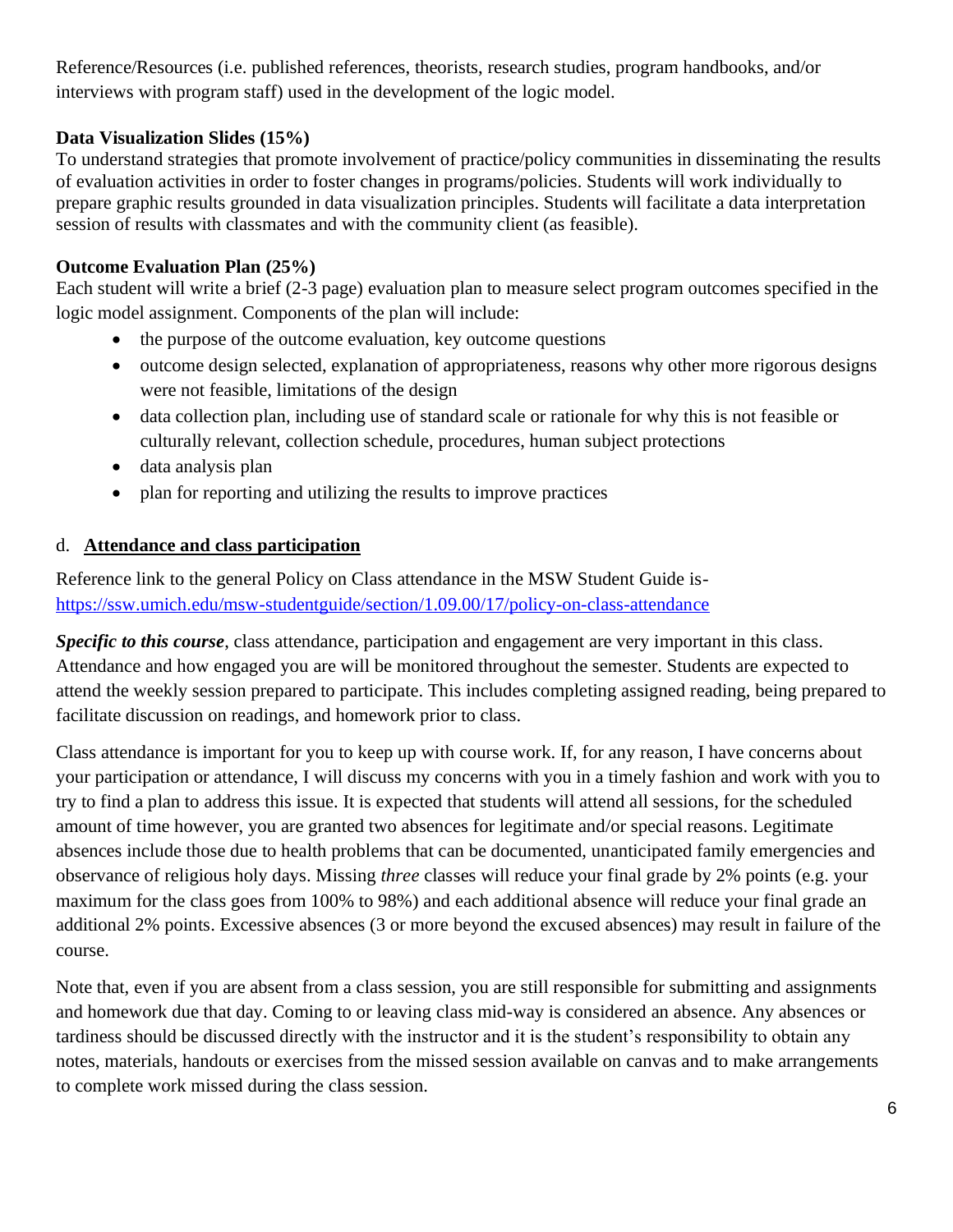Your participation grade includes ability to discuss ideas with colleagues in a respectful manner, engage in reflective learning, and the sharing of your experiences, current events or literature specific to the material being discussed and demonstration that required asynchronous content has been completed by sharing and asking relevant questions in class. I encourage you to be actively present during class, students not participating class activities will see the impact in their grade.

Use the following criteria for assessing your participation in class

- Frequency of participation in class: Student initiates contributions in class session, however, quality of comments is weighted over quantity. Student responds actively when invited by the instructor to contribute. Student does not comment overzealously or to the exclusion of other learners.
- Quality of comments: Comments are always insightful & constructive. Student uses appropriate terminology when referring to individuals, communities, and cultural contexts. Comments are balanced between general impressions, opinions & specific, thoughtful criticisms or contributions. Evidence is used to support arguments when possible. Comments are informative and relevant to the discussion at hand. They often build on or respond to the observations of others, make links to prior classes, or draw on materials and lessons from other courses
- Listening Skills: Student listens attentively when others present materials and perspectives, and contribute comments that build on others' remarks. Student expresses disagreement in a professional and respectful manner.

# e. **Grading**

Assignments will be uploaded to canvas for grading. Assignment are to be submitted to CANVAS by 11:59pm on the date they are due, unless otherwise noted in the syllabus

# **Expectations for assignments**

• Written assignments should demonstrate your ability to apply and integrate course material and to communicate using a professional style. Professional communication is coherent, concise, and comprehensive, and includes correct spelling, grammar, punctuation, sentence construction, paragraph construction and referencing.

- All papers are to have a cover page, reference page and any needed appendices. You are expected to have a running header on all pages, the appropriate headings and page numbers. Be sure to use APA format (6th Edition) and be sure to cite when it is required and have correct citations in a reference page. (if you do not meet the required minimum number of sources, your paper will be returned to you not read and you will be asked to submit with the correct required sources)
- All papers must be typewritten and double-spaced using a 12-point font and one-inch margins. Use APA\* 6th Edition for your papers, including proper headings and citations. Failure to follow APA guidelines for referencing and for headings will result in a lower grade. APA formatting: Any social work assignments presented as professional papers or presentations should utilize the 6th edition APA formatting. Review the MLibrary APA Citation Guide as needed. The Purdue Owl website is another helpful resource for assistance with APA formatting.
- Use the outline format in the assignment description, using headings appropriate to APA format.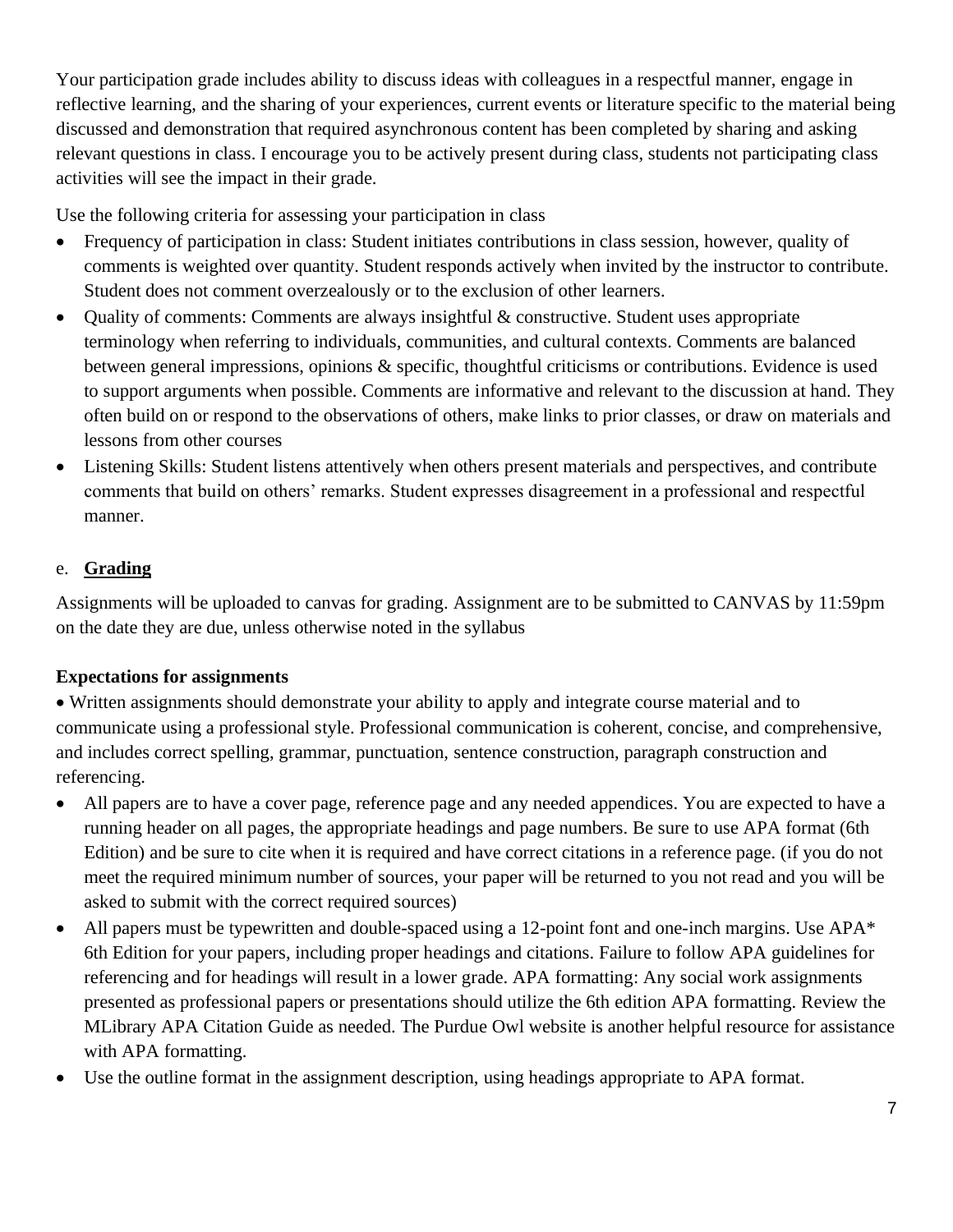- I am looking for clarity and degree of understanding conveyed, key points being discussed, integration of relevant literature, pertaining to the assignment and your own assessment/critique for the assignment.
- You do need to stay within the page limits for all assignments (They are stated on each assignment description). You want to state concisely what you are saying. Summarizing from literature into your own words and the use of appendices will help with this.
- I am also looking at sensitivity and attention to dimensions of diversity (ability, age, class, color, culture, ethnicity, family structure, gender [including gender identity and gender expression], marital status, national origin, race, religion or spirituality, sex, and sexual orientation) and life cycle considerations and the degree to which you display critical analysis of the assignment.
- You are responsible for always making and keeping a copy of each assignment prior to turning it in.

**Evaluation Criteria and Procedures**: General evaluation criteria (special elements will also be delineated for particular assignments):

- Demonstrate understanding of and ability/apply knowledge clearly related to the assignment;
- Systematic & logical presentation of arguments, with appropriate documentation;
- Appropriate use of evidence, use of relevant literature and concepts, with citations;
- Scope of concepts used; degree of integration across topics, levels, and different readings
- Clarity of presentation. Originality:
- Attention to diversity and social justice issues across different populations and situations.

I expect that in all written work your will adhere to the following NASW editorial policy: In the interest of accurate and unbiased communication, NASW subscribes to a belief in the importance of avoiding language that might imply sexual, ethnic, or other kinds of discrimination, stereotyping, or bias. NASW is committed to the fair and equal treatment of individuals and groups, and material submitted should not promote stereotypic or discriminatory attitudes and assumptions about people. (Health and Social Work, 11:3, Summer 1986.) or <http://www.socialworkers.org/pubs/code/default.asp>

## **Grading**

Final grades are based on 100 percentage points.

| <u>the companion of the contract of the companion of the companion of the companion of the companion of the contract of the contract of the contract of the contract of the contract of the contract of the contract of the cont</u> |   |       |      |                                |   |                |  |
|--------------------------------------------------------------------------------------------------------------------------------------------------------------------------------------------------------------------------------------|---|-------|------|--------------------------------|---|----------------|--|
| 100                                                                                                                                                                                                                                  | x | 88-90 | $B+$ | 78-80                          |   | $68 - 7$<br>70 |  |
| 94-99                                                                                                                                                                                                                                |   | 84-87 |      | $-77$<br>$74-$                 | ՝ | 64-67          |  |
| 91-93                                                                                                                                                                                                                                |   | 81-83 | D-   | $\mathbf{a}$<br>71<br>$1 - 72$ | Č | <64            |  |

Letter grades are assigned to point totals according to the following schedule:

# **Late Assignments**

Assignments are due at or before the dates/times listed on the syllabus and on Canvas. Please submit all work on time. Except where indicated, late assignments will be penalized 1/3 of a letter grade for the first day past the due date and time, and a full letter grade for each additional day thereafter. I am not inclined to waive this policy, though I do understand there may be exceptional circumstances.